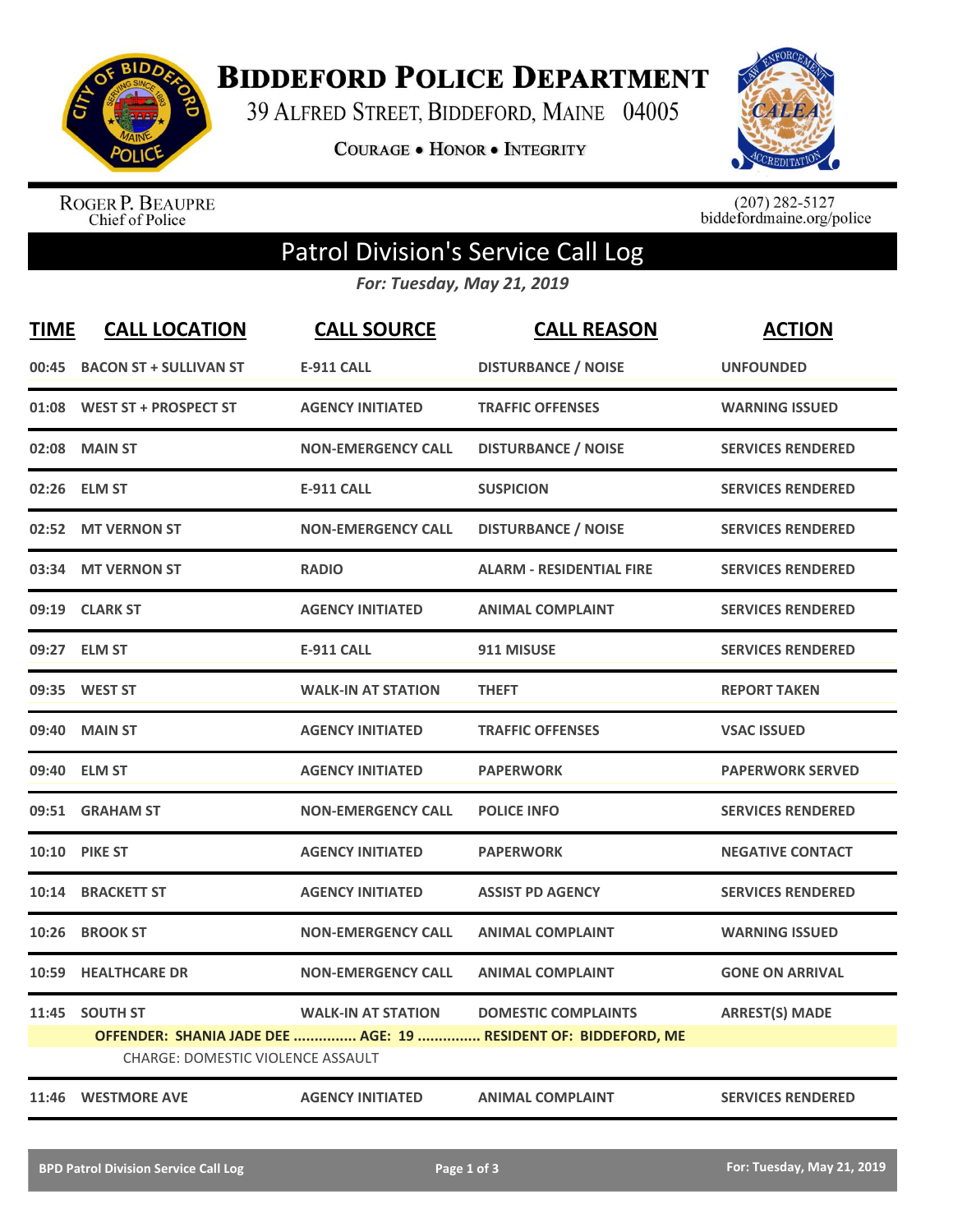| <b>TIME</b> | <b>CALL LOCATION</b>           | <b>CALL SOURCE</b>        | <b>CALL REASON</b>            | <b>ACTION</b>                |
|-------------|--------------------------------|---------------------------|-------------------------------|------------------------------|
| 12:15       | <b>TIGER WAY</b>               | <b>E-911 CALL</b>         | 911 MISUSE                    | <b>NO ACTION REQUIRED</b>    |
|             | 12:25 ALFRED ST                | <b>WALK-IN AT STATION</b> | <b>COURT ORDERED CHECK IN</b> | <b>SERVICES RENDERED</b>     |
| 13:09       | <b>POOL ST + NEWTOWN RD</b>    | <b>AGENCY INITIATED</b>   | <b>TRAFFIC OFFENSES</b>       | <b>WARNING ISSUED</b>        |
|             | 13:17 RYBROOK DR               | <b>NON-EMERGENCY CALL</b> | <b>CODES ENFORCEMENT</b>      | <b>REFERRED OTHER AGENCY</b> |
|             | 13:19 ALFRED ST                | <b>NON-EMERGENCY CALL</b> | <b>COURT ORDERED CHECK IN</b> | <b>SERVICES RENDERED</b>     |
|             | 13:25 MARINER WAY              | <b>E-911 CALL</b>         | <b>SUSPICION</b>              | <b>UNABLE TO LOCATE</b>      |
|             | 15:46 PIKE ST                  | <b>NON-EMERGENCY CALL</b> | <b>JUVENILE OFFENSES</b>      | <b>NO ACTION REQUIRED</b>    |
|             | 15:54 PIKE ST                  | <b>NON-EMERGENCY CALL</b> | <b>JUVENILE OFFENSES</b>      | <b>SERVICES RENDERED</b>     |
|             | 15:58 WEST ST                  | <b>AGENCY INITIATED</b>   | <b>TRAFFIC OFFENSES</b>       | <b>WARNING ISSUED</b>        |
|             | 16:01 LINCOLN ST               | <b>E-911 CALL</b>         | 911 MISUSE                    | <b>NO ACTION REQUIRED</b>    |
|             | <b>16:29 MAIN ST</b>           | <b>NON-EMERGENCY CALL</b> | <b>SUSPICION</b>              | <b>GONE ON ARRIVAL</b>       |
|             | 17:13 JEFFERSON ST             | <b>E-911 CALL</b>         | 911 MISUSE                    | <b>NEGATIVE CONTACT</b>      |
|             | 17:14 ELM ST                   | <b>NON-EMERGENCY CALL</b> | <b>DISTURBANCE / NOISE</b>    | <b>SERVICES RENDERED</b>     |
|             | 17:42 ELM ST + PRECOURT ST     | <b>WALK-IN AT STATION</b> | <b>DOMESTIC COMPLAINTS</b>    | <b>UNFOUNDED</b>             |
|             | 17:53 EMERY ST                 | <b>E-911 CALL</b>         | <b>DISTURBANCE / NOISE</b>    | <b>SERVICES RENDERED</b>     |
|             | 17:57 QUIMBY ST                | <b>NON-EMERGENCY CALL</b> | <b>THEFT</b>                  | <b>REPORT TAKEN</b>          |
|             | 18:14 POOL ST                  | <b>E-911 CALL</b>         | <b>ANIMAL COMPLAINT</b>       | <b>SERVICES RENDERED</b>     |
|             | 18:27 CROSS ST                 | <b>NON-EMERGENCY CALL</b> | <b>SUSPICION</b>              | <b>PAPERWORK SERVED</b>      |
|             | 19:02 POOL ST                  | <b>NON-EMERGENCY CALL</b> | <b>ANIMAL COMPLAINT</b>       | <b>SERVICES RENDERED</b>     |
|             | 19:37 ALFRED ST                | <b>AGENCY INITIATED</b>   | <b>TRAFFIC OFFENSES</b>       | <b>SERVICES RENDERED</b>     |
|             | 20:23 POOL ST + SCHOOL ST      | <b>AGENCY INITIATED</b>   | <b>TRAFFIC OFFENSES</b>       | <b>WARNING ISSUED</b>        |
|             | 20:33 POOL ST                  | <b>AGENCY INITIATED</b>   | <b>TRAFFIC OFFENSES</b>       | <b>WARNING ISSUED</b>        |
|             | 20:54 MAIN ST + ALFRED ST      | <b>AGENCY INITIATED</b>   | <b>TRAFFIC OFFENSES</b>       | <b>WARNING ISSUED</b>        |
|             | 21:03 ALFRED ST + MT VERNON ST | <b>AGENCY INITIATED</b>   | <b>TRAFFIC OFFENSES</b>       | <b>WARNING ISSUED</b>        |
|             | 21:05 ELM ST                   | <b>AGENCY INITIATED</b>   | <b>TRAFFIC OFFENSES</b>       | <b>WARNING ISSUED</b>        |
|             | 21:16 ALFRED ST + ROBERTS ST   | <b>AGENCY INITIATED</b>   | <b>TRAFFIC OFFENSES</b>       | <b>WARNING ISSUED</b>        |